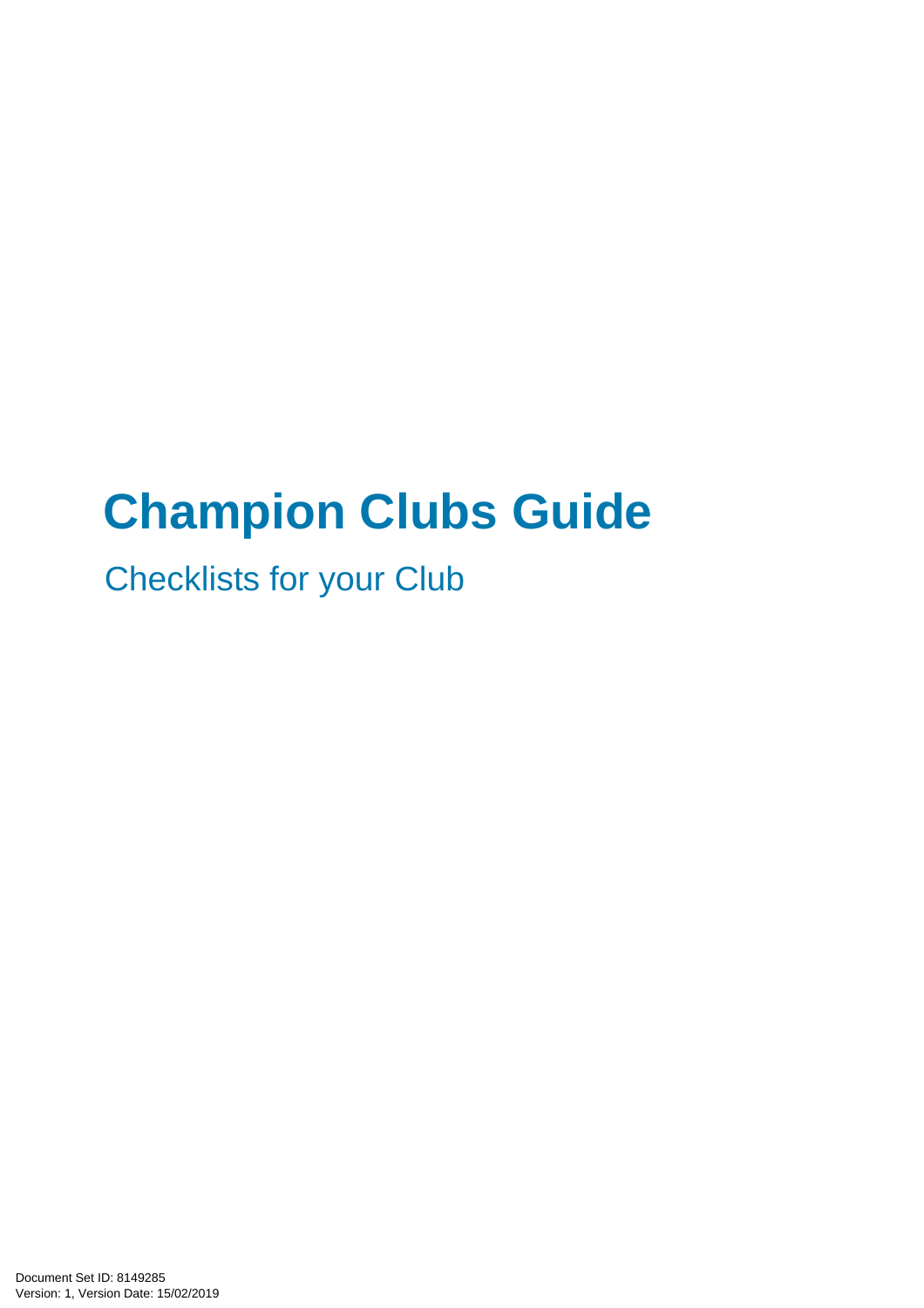

| 1 Contents                                                  |  |
|-------------------------------------------------------------|--|
|                                                             |  |
|                                                             |  |
|                                                             |  |
| CHECKLIST: Does your club demonstrate Good Governance by: 3 |  |
|                                                             |  |
|                                                             |  |
|                                                             |  |
|                                                             |  |
|                                                             |  |
|                                                             |  |
|                                                             |  |
|                                                             |  |
|                                                             |  |
|                                                             |  |
|                                                             |  |
|                                                             |  |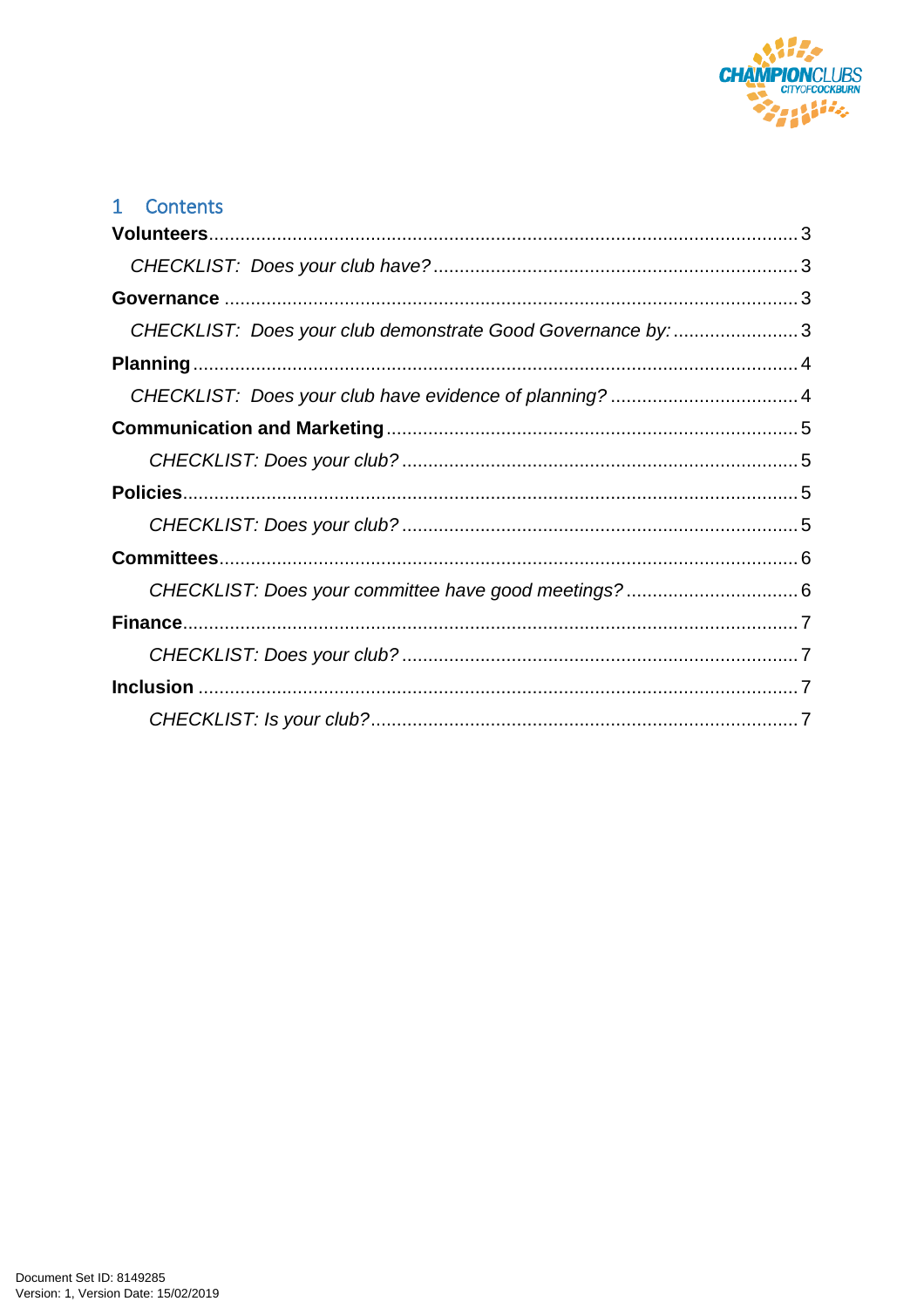

#### <span id="page-2-0"></span>**Volunteers**

<span id="page-2-1"></span>

| <b>CHECKLIST: Does your club have?</b>                                                                          | <b>Yes</b> | <b>No</b> | In<br>progress <sup>®</sup> |
|-----------------------------------------------------------------------------------------------------------------|------------|-----------|-----------------------------|
| Role descriptions and responsibilities                                                                          |            |           |                             |
| <b>Estimated time for each role</b>                                                                             |            |           |                             |
| <b>Organisational structure</b>                                                                                 |            |           |                             |
| A succession map for volunteer positions                                                                        |            |           |                             |
| Does the club provide development opportunities to<br>allow volunteers to upskill and fulfil their obligations? |            |           |                             |

#### <span id="page-2-2"></span>**Governance**

<span id="page-2-3"></span>

| <b>CHECKLIST: Does your club demonstrate Good</b><br><b>Governance by:</b> | Yes No | In<br>progress |
|----------------------------------------------------------------------------|--------|----------------|
| <b>Being incorporated</b>                                                  |        |                |
| Being affiliated with a state body                                         |        |                |
| Having an up to date constitution                                          |        |                |
| Holding an AGM in line with your club's constitution?                      |        |                |
| Having policies that cover the following topics:                           |        |                |
| Financial management/ Financial control<br>$\bullet$                       |        |                |
| <b>Complaints handling</b>                                                 |        |                |
| <b>Member protection/screening</b><br>$\bullet$                            |        |                |
| <b>Codes of conduct</b>                                                    |        |                |
| Having the following policies where required:                              |        |                |
| <b>Alcohol Management Policy</b><br>$\bullet$                              |        |                |
| <b>Communication Policy</b>                                                |        |                |
| <b>Maintaining a "Risk Register"</b>                                       |        |                |
| Maintain a "Working with Children's Register"                              |        |                |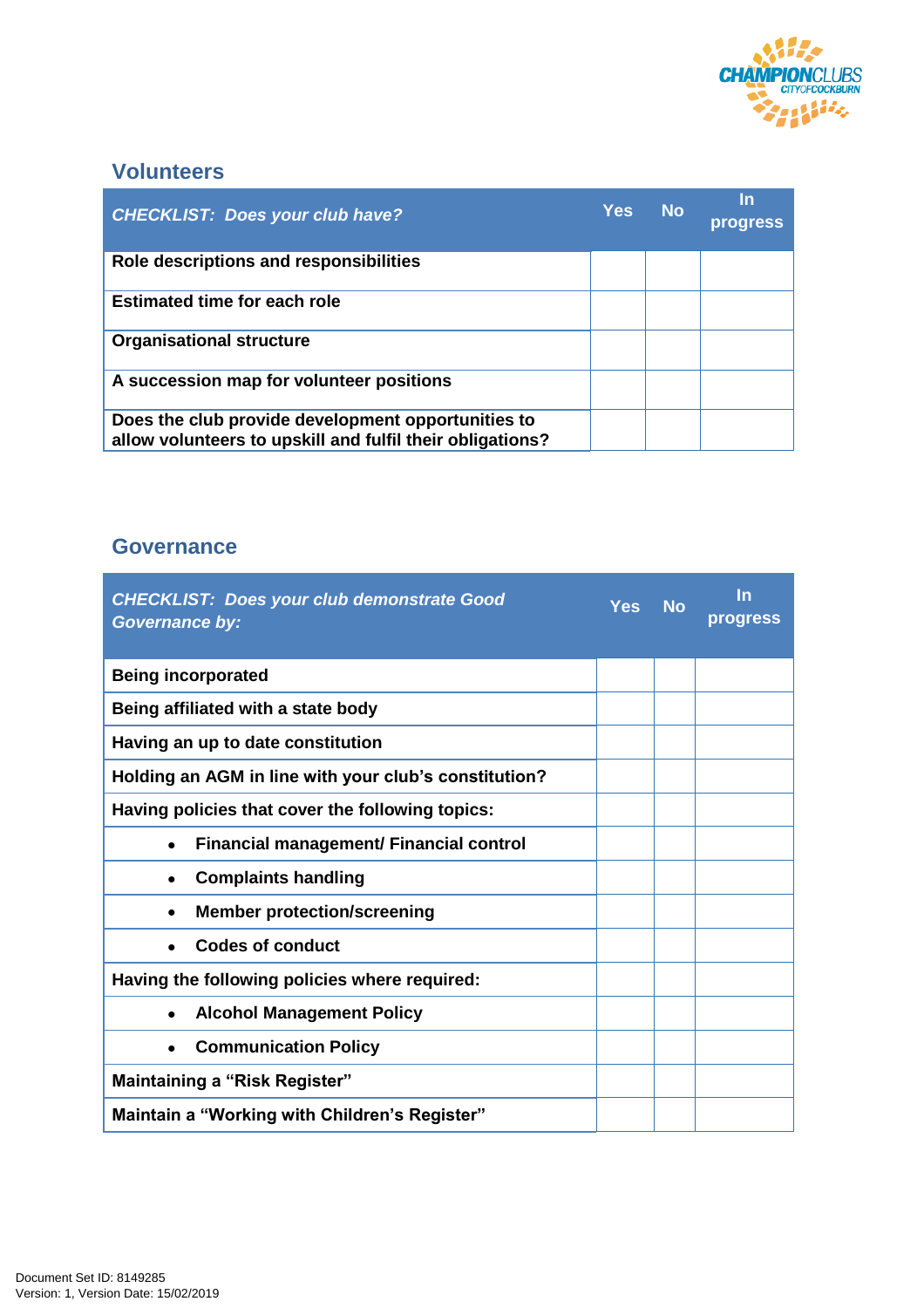

# <span id="page-3-0"></span>**Planning**

<span id="page-3-1"></span>

| <b>CHECKLIST: Does your club have evidence of planning?</b>               | Yes No | In progress |
|---------------------------------------------------------------------------|--------|-------------|
| <b>Mission Statement / Values clear and promoted</b>                      |        |             |
| Goals outlined – supported by timeframes and, resources                   |        |             |
| All stakeholders have an opportunity to input into planning               |        |             |
| <b>Strategic Plan</b>                                                     |        |             |
| <b>Business Plan</b>                                                      |        |             |
| <b>Succession Planning</b>                                                |        |             |
| Regular reviews of all planning documents                                 |        |             |
| Planning documents referred to in meetings, decision<br>making situations |        |             |
| Planning process and documents transparent and<br>available to members    |        |             |

| <b>Goal</b>                           | <b>Strategies/Action KPI</b>           |                              | <b>Responsibilities</b>                     | <b>Timeline</b>                               | <b>Resources</b>                                                      |
|---------------------------------------|----------------------------------------|------------------------------|---------------------------------------------|-----------------------------------------------|-----------------------------------------------------------------------|
| What do<br>you want<br>to<br>achieve? | How are you<br>going to achieve<br>it? | Measuring<br>your<br>success | Who is tasked to<br>achieving this<br>goal? | When do<br>you want<br>to achieve<br>this by? | Is there a<br>cost or what<br>is required<br>to achieve<br>this goal? |
|                                       |                                        |                              |                                             |                                               |                                                                       |
|                                       |                                        |                              |                                             |                                               |                                                                       |
|                                       |                                        |                              |                                             |                                               |                                                                       |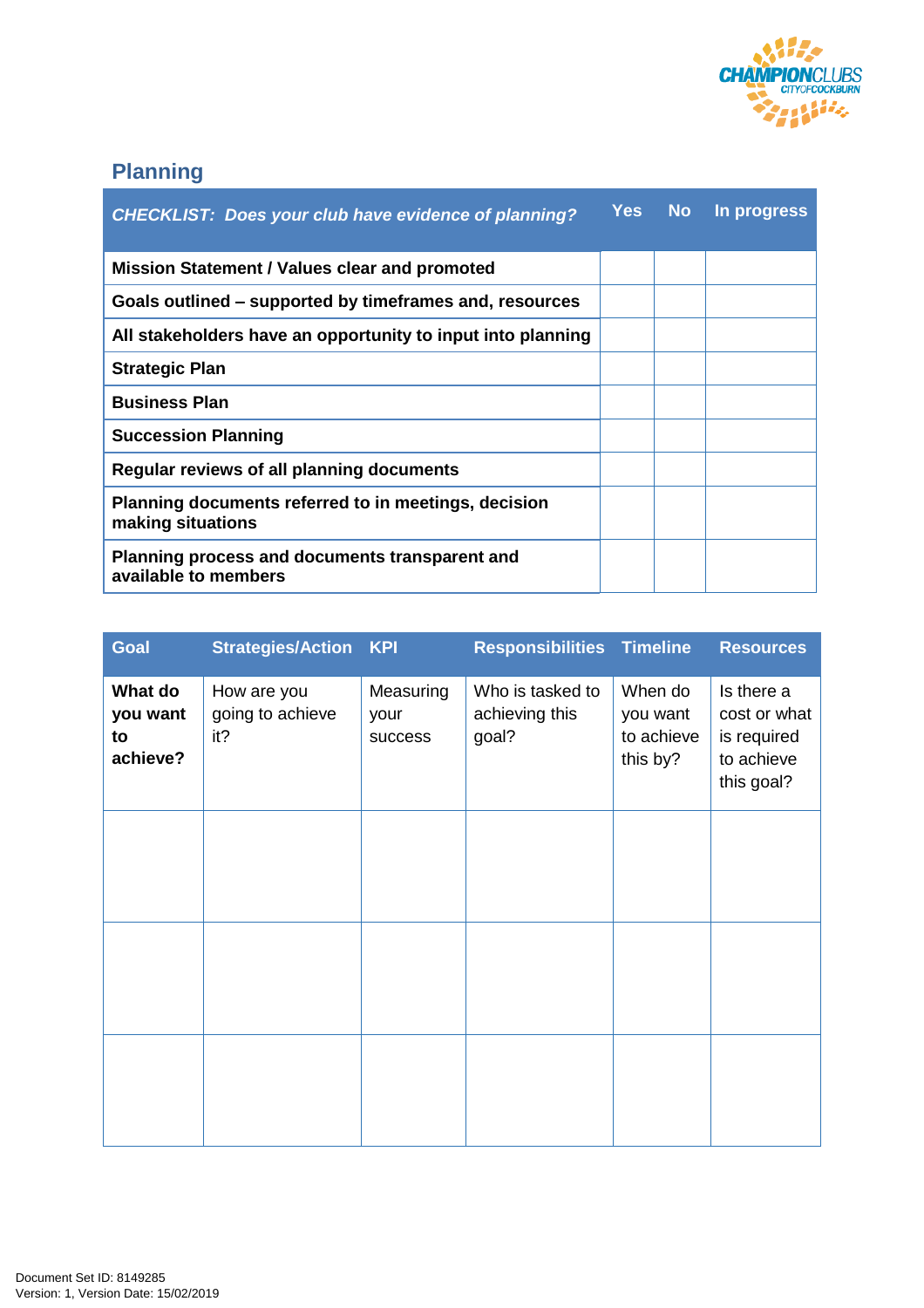

# <span id="page-4-0"></span>**Communication and Marketing**

<span id="page-4-1"></span>

| <b>CHECKLIST: Does your club?</b>                                             | <b>Yes</b> | <b>No</b> | In<br>progress <sup>'</sup> |
|-------------------------------------------------------------------------------|------------|-----------|-----------------------------|
| Have one person assigned to communicating all club<br>information to members? |            |           |                             |
| Have a brand/ clear message you'd like to portray to the<br>community?        |            |           |                             |
| Have more than one form of communication channel?                             |            |           |                             |
| Have generic club email addresses for committee members?                      |            |           |                             |
| Have a good relationship with sponsors?                                       |            |           |                             |
| Keep in regular contact with your sponsors?                                   |            |           |                             |
| Set fundraising goals for the season?                                         |            |           |                             |

## <span id="page-4-2"></span>**Policies**

<span id="page-4-3"></span>

| <b>CHECKLIST: Does your club?</b>                                       | <b>Yes</b> | <b>No</b> | In<br>progress <sup>'</sup> |
|-------------------------------------------------------------------------|------------|-----------|-----------------------------|
| Display your Code of Conduct to all members, volunteers and<br>parents? |            |           |                             |
| Have a clear Member Protection Policy?                                  |            |           |                             |
| Do you know who your club's MPP Officer is?                             |            |           |                             |
| <b>Have a Communications Policy?</b>                                    |            |           |                             |
| <b>Have an Inclusion Policy?</b>                                        |            |           |                             |
| Have a Healthy Club policy to address:                                  |            |           |                             |
| <b>Smoking</b>                                                          |            |           |                             |
| <b>Sun protection</b>                                                   |            |           |                             |
| <b>Injury prevention</b>                                                |            |           |                             |
| Alcohol and other drugs                                                 |            |           |                             |
| <b>Healthy eating</b>                                                   |            |           |                             |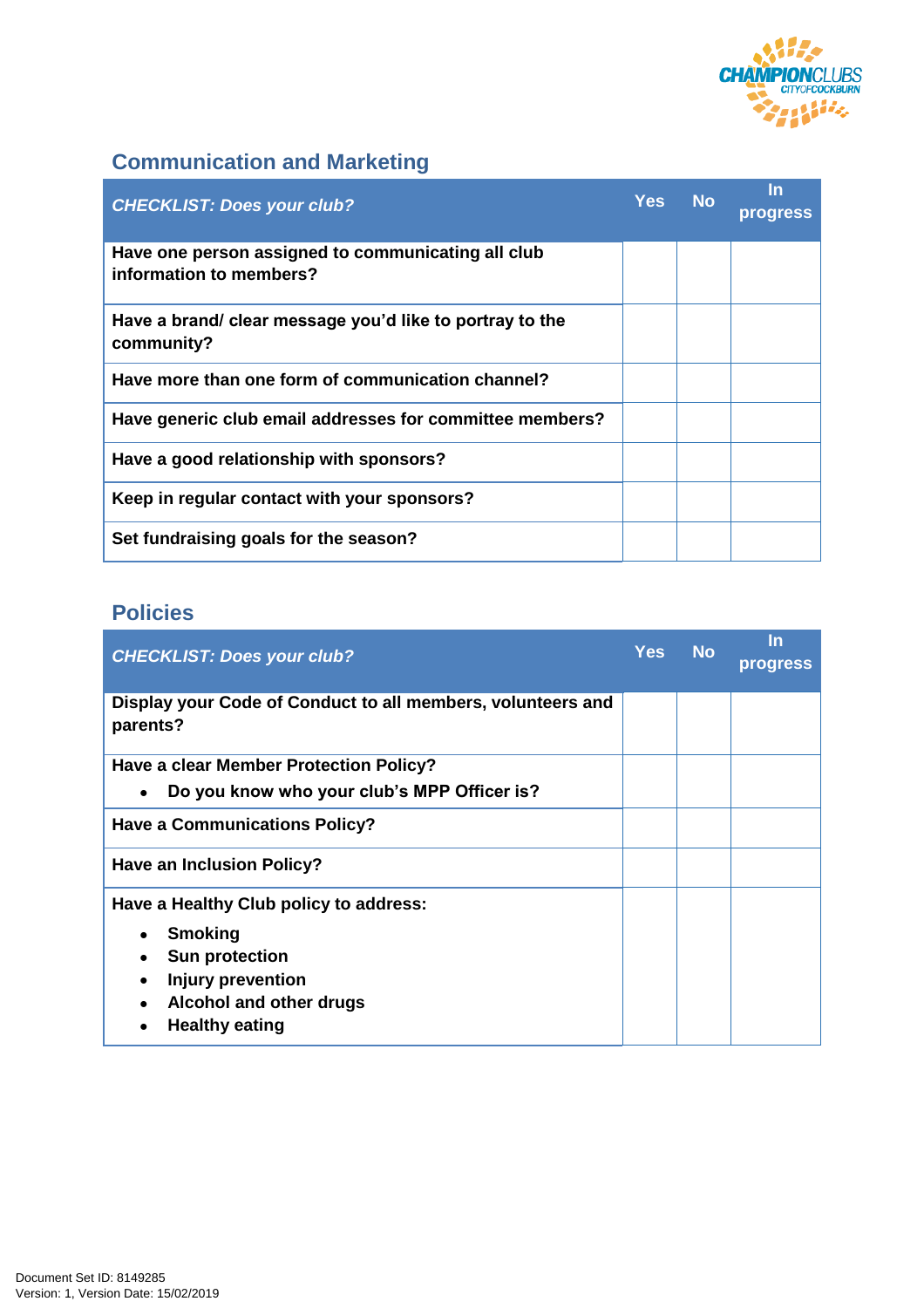

# <span id="page-5-0"></span>**Committees**

<span id="page-5-1"></span>

| <b>CHECKLIST: Does your committee have good meetings?</b>                                                                              | <b>Yes</b> | <b>No</b> | In<br>progress |
|----------------------------------------------------------------------------------------------------------------------------------------|------------|-----------|----------------|
| Do your committee members know to send agenda items to<br>the secretary at least one week before the meeting?                          |            |           |                |
| Are reports (for the upcoming meeting) sent to the secretary<br>at least one week before the meeting?                                  |            |           |                |
| Is the agenda compiled (including any written reports) and<br>sent out to committee members at least a few days before the<br>meeting? |            |           |                |
| Do you know what your quorum is?                                                                                                       |            |           |                |
| Does your meeting have a time limit set? (beginning and end<br>time)                                                                   |            |           |                |
| Does your Chair keep the meeting on track and on time?                                                                                 |            |           |                |
| Does your treasurer provide proof that the actual bank<br>balance reconciles with the balance sheet?                                   |            |           |                |
| Are these reports motioned for acceptance and then passed?                                                                             |            |           |                |
| Are copies of the previous meetings minutes made available<br>prior or at the meeting?                                                 |            |           |                |
| Are these then formally accepted, with<br>amendments/adjustments as arising?                                                           |            |           |                |
| Does the Chair sign off on these accepted minutes?                                                                                     |            |           |                |
| Are important items (that involve policy, process or finances)<br>resolved with a motion and vote?                                     |            |           |                |
| Is everyone encouraged to have a say without fear of<br>retribution?                                                                   |            |           |                |
| Does the Chair manage the even contribution of for and<br>against discussion when a motion is proposed?                                |            |           |                |
| Do members advise of a conflict of interest when it arises?<br>Is conflict of interest dealt with in a transparent and fair            |            |           |                |
| manner?                                                                                                                                |            |           |                |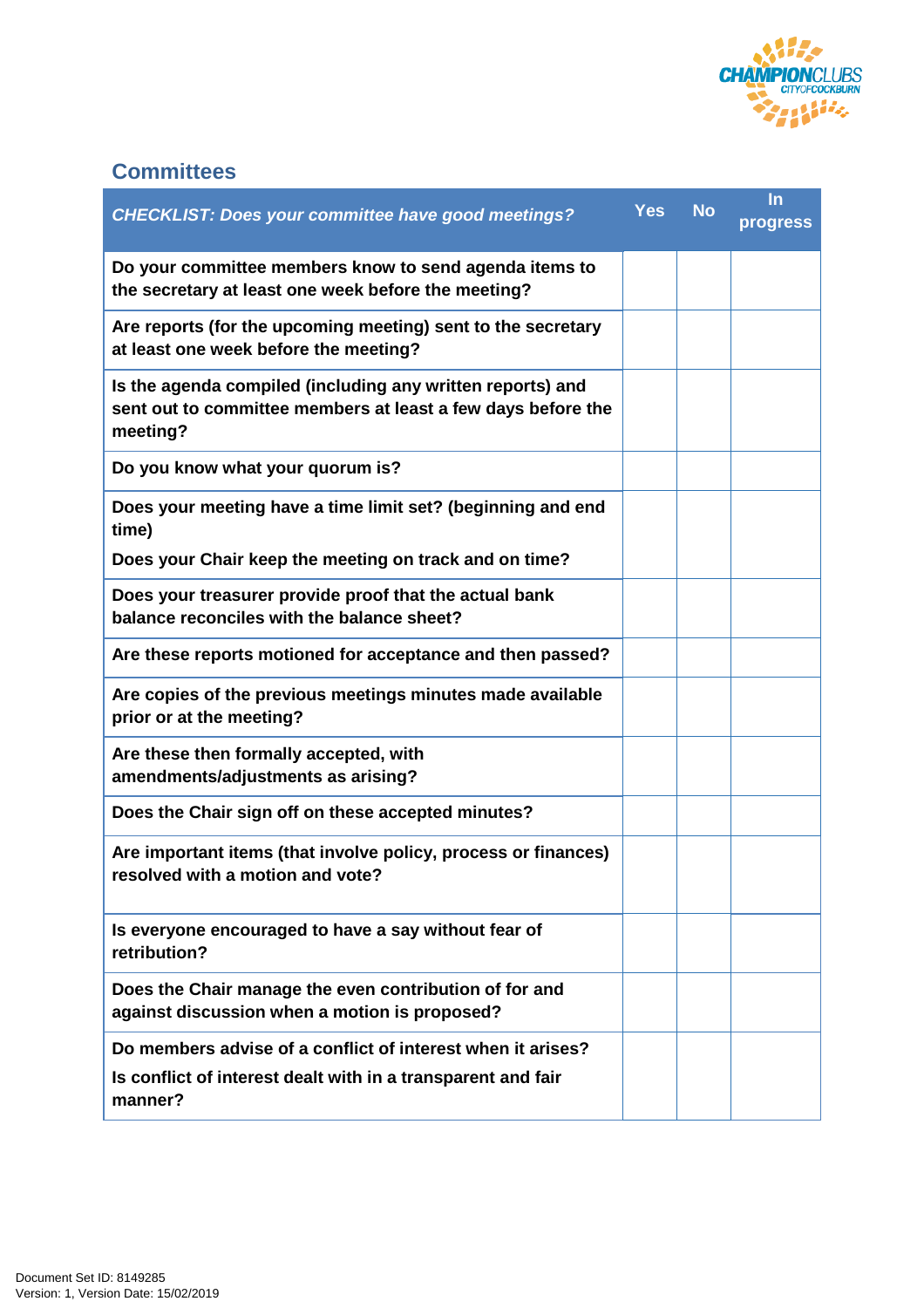

### <span id="page-6-0"></span>**Finance**

<span id="page-6-1"></span>

| <b>CHECKLIST: Does your club?</b>                                                      | <b>Yes</b> | <b>No</b> | In<br><b>progress</b> |
|----------------------------------------------------------------------------------------|------------|-----------|-----------------------|
| Develop and adopt a budget annually?                                                   |            |           |                       |
| Make available the following reports monthly for the<br>committee to review:           |            |           |                       |
| <b>Balance Sheet</b><br><b>Profit and Loss</b><br><b>Receivables and Payables List</b> |            |           |                       |
| Have multiple people with the ability to review the bank<br>accounts?                  |            |           |                       |
| Ensure payments require two signatories?                                               |            |           |                       |
| Have a finance policy?                                                                 |            |           |                       |
| Have its reports reviewed or audited?                                                  |            |           |                       |

# <span id="page-6-2"></span>**Inclusion**

<span id="page-6-3"></span>

| <b>CHECKLIST: Is your club?</b>                                                     | Yes No | In<br>progress <sup>'</sup> |
|-------------------------------------------------------------------------------------|--------|-----------------------------|
| Inclusive regardless of age, gender, race and ability?                              |        |                             |
| Providing inclusive training opportunities to support<br>volunteers in their roles? |        |                             |
| Encouraging people from all backgrounds to become<br>involved in your committee?    |        |                             |
| Promoting the diversity of your club through<br>communications channels?            |        |                             |
| Affordable for a range of people?                                                   |        |                             |